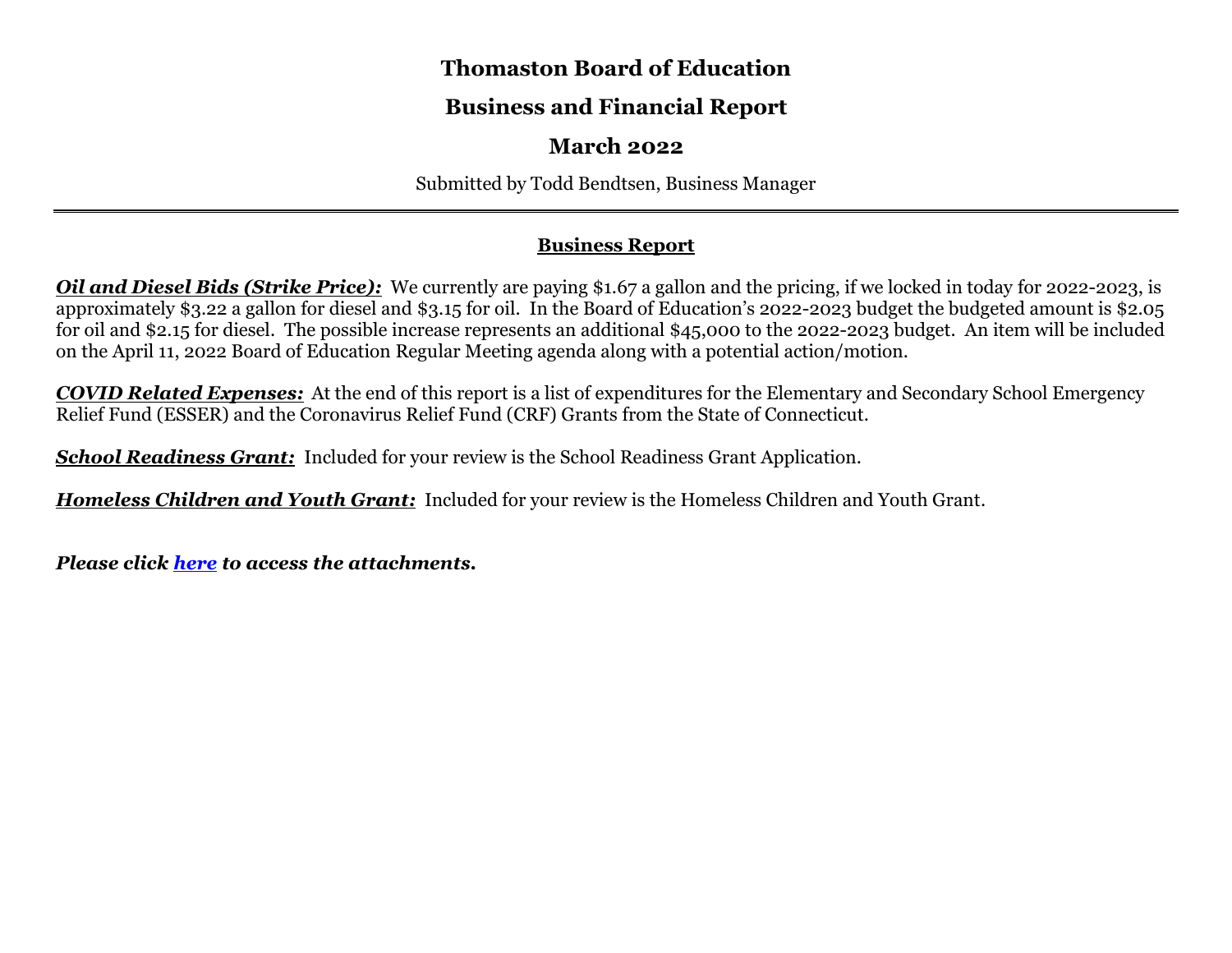### *2021-2022 Budget Table without Encumbrances*

The 2020-2021 Budget Table without encumbrances shows the budget expended **69.97%.** Last year at this time, we had expended **66.86%**. Expenditures for March are \$1,369,528.25.

| <b>Object and Description</b>         | <b>Original Budget</b><br><b>Transfers</b> |                | <b>Adjusted</b><br>Appropriation | <b>Year-to-Date</b><br>(YTD)<br><b>Expended</b> | Year-to-<br>Date<br><b>Percent</b><br><b>Expended</b> |
|---------------------------------------|--------------------------------------------|----------------|----------------------------------|-------------------------------------------------|-------------------------------------------------------|
| 111 CERTIFIED PERSONNEL               | \$7,089,414.00                             | $(\$3600.00)$  | \$7,085,814.00                   | \$4,270,420.97                                  | 60.27%                                                |
| <b>112 NON-CERTIFIED PERSONNEL</b>    | \$1,723,769.00                             |                | \$1,723,769.00                   | \$1,281,659.21                                  | 74.35%                                                |
| <b>200 EMPLOYEE BENEFITS</b>          | \$2,491,422.00                             |                | \$2,491,422.00                   | \$1,868,193.26                                  | 74.99%                                                |
| 300 OTHER PROF TECH SERVICE           | \$890,056.00                               | $(\$5432.36)$  | \$884,623.64                     | \$798,256.84                                    | 90.24%                                                |
| 400 PROPERTY SERVICE                  | \$615,889.00                               | \$7498.74      | \$623,387.74                     | \$468,244.30                                    | 75.11%                                                |
| <b>510 PUPIL TRANSPORTATION</b>       | \$828,372.00                               |                | \$828,372.00                     | \$559,907.76                                    | 67.59%                                                |
| <b>521 LIABILITY INSURANCE</b>        | \$345.00                                   |                | \$345.00                         | \$111.00                                        | 32.17%                                                |
| $560$ TUITION                         | \$386,459.00                               |                | \$386,459.00                     | \$315,860.10                                    | 81.73%                                                |
| 563 SPECIAL EDU NON PUBLIC            | \$300,074.00                               |                | \$300,074.00                     | \$455,370.02                                    | 151.75%                                               |
| 590 OTHER PURCHASED SERVICE           | \$179,530.00                               | $(\$4200.00)$  | \$175,330.00                     | \$97,158.33                                     | 55.41%                                                |
| <b>611 INSTRUCTIONAL SUPPLIES</b>     | \$246,603.00                               | \$8526.74      | \$255,129.74                     | \$217,936.06                                    | 85.42%                                                |
| 641 TEXTBOOKS                         | \$64,558.00                                | \$1632.98      | \$66,190.98                      | \$63,279.47                                     | 95.60%                                                |
| 642 LIBRARY BOOKS & PER               | \$12,804.00                                | $(\$3689.80)$  | \$9,114.20                       | \$6,831.04                                      | 74.95%                                                |
| <b>690 OTHER SUPPLIES &amp; MATER</b> | \$177,388.00                               | $(\$19775.32)$ | \$157,612.68                     | \$130,457.36                                    | 82.77%                                                |
| <b>730 INSTRUCT EQUIPMENT</b>         | \$13,381.00                                | $(\$1332.10)$  | \$12,048.90                      | \$23,964.71                                     | 198.90%                                               |
| 735 TECHNOLOGY SOFTWARE               | \$29,127.00                                |                | \$29,127.00                      | \$32,230.25                                     | 110.65%                                               |
| <b>739 OTHER EQUIPMENT</b>            | \$196,315.00                               | \$19369.80     | \$215,684.80                     | \$59,013.86                                     | 27.36%                                                |
| <b>890 OTHER OBJECTS</b>              | \$183,008.00                               | \$1001.32      | \$184,009.32                     | \$146,504.90                                    | 79.62%                                                |
| <b>TOTAL:</b>                         | \$15,428,514.00                            | \$0.00         | \$15,428,514.00                  | \$10,795,399.44                                 | 69.97%                                                |

### *2021-2022 Budget Table with Encumbrances*

The 2021-2022 Budget Table with encumbrances shows the budget expended at **74.21%**. Last year at this time, we had expended **72.26%**.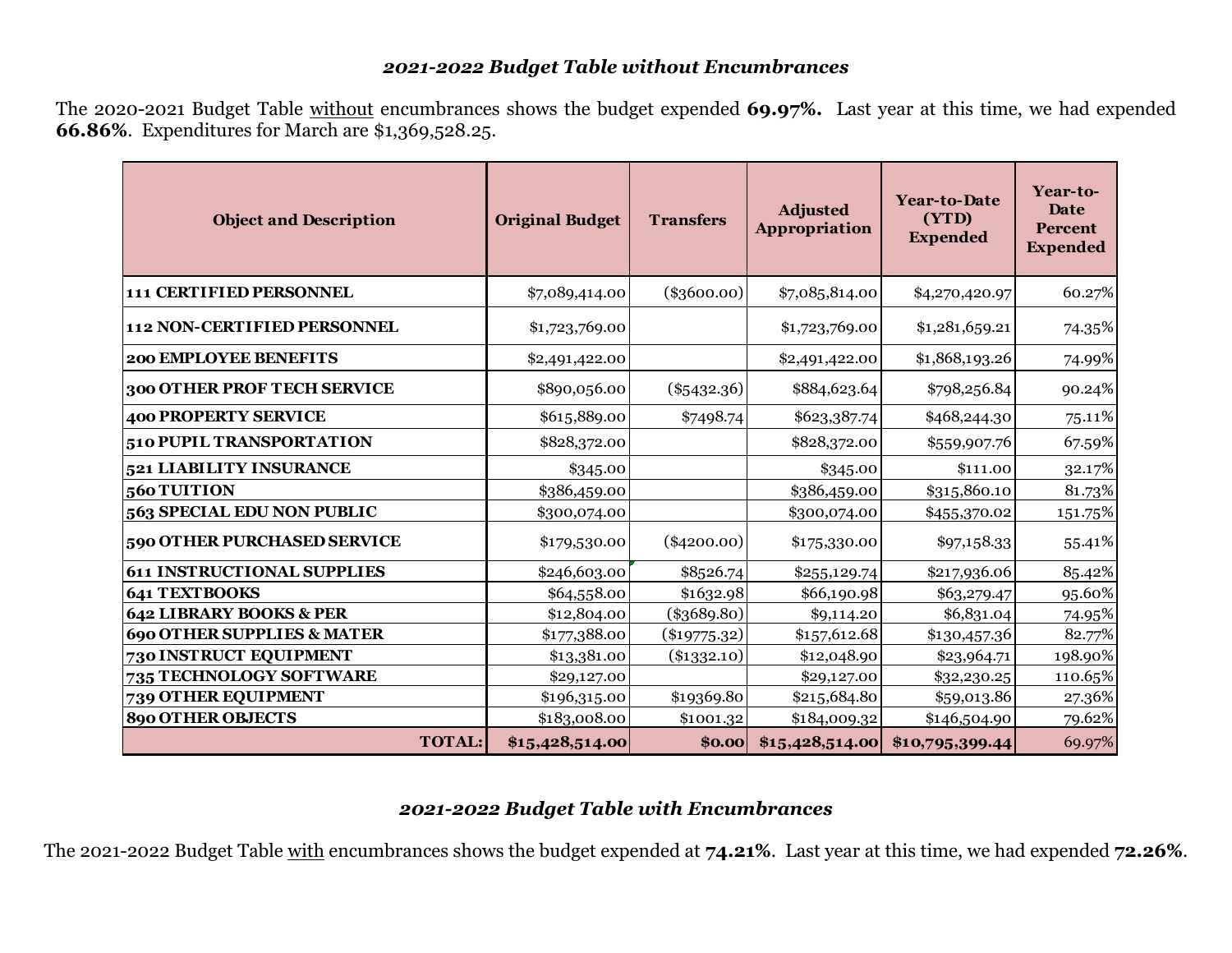| <b>Object and Description</b>         |               | <b>Original Budget</b> | <b>Transfers</b> | <b>Adjusted</b><br>Appropriation | <b>Encumbered</b> | <b>Year-to-Date</b><br>(YTD)<br><b>Expended</b> | Year-to-<br>Date<br>Percent<br><b>Expended</b> |
|---------------------------------------|---------------|------------------------|------------------|----------------------------------|-------------------|-------------------------------------------------|------------------------------------------------|
| 111 CERTIFIED PERSONNEL               |               | \$7,089,414.00         | $(\$3600.00)$    | \$7,085,814.00                   |                   | \$4,270,420.97                                  | 60.27%                                         |
| 112 NON-CERTIFIED PERSONNEL           |               | \$1,723,769.00         |                  | \$1,723,769.00                   |                   | \$1,281,659.21                                  | 74.35%                                         |
| 200 EMPLOYEE BENEFITS                 |               | \$2,491,422.00         |                  | \$2,491,422.00                   |                   | \$1,868,193.26                                  | 74.99%                                         |
| 300 OTHER PROF TECH SERVICE           |               | \$890,056.00           | $(\$5432.36)$    | \$884,623.64                     | \$33,867.78       | \$798,256.84                                    | 94.07%                                         |
| <b>400 PROPERTY SERVICE</b>           |               | \$615,889.00           | \$7498.74        | \$623,387.74                     | \$70,058.66       | \$468,244.30                                    | 86.35%                                         |
| 510 PUPIL TRANSPORTATION              |               | \$828,372.00           |                  | \$828,372.00                     | \$118,216.27      | \$559,907.76                                    | 81.86%                                         |
| 521 LIABILITY INSURANCE               |               | \$345.00               |                  | \$345.00                         |                   | \$111.00                                        | 32.17%                                         |
| 560 TUITION                           |               | \$386,459.00           |                  | \$386,459.00                     | \$77,707.09       | \$315,860.10                                    | 101.84%                                        |
| 563 SPECIAL EDU NON PUBLIC            |               | \$300,074.00           |                  | \$300,074.00                     | \$276,604.57      | \$455,370.02                                    | 243.93%                                        |
| 590 OTHER PURCHASED SERVICE           |               | \$179,530.00           | $(\$4200.00)$    | \$175,330.00                     | \$3,696.00        | \$97,158.33                                     | 57.52%                                         |
| <b>611 INSTRUCTIONAL SUPPLIES</b>     |               | \$246,603.00           | \$8526.74        | \$255,129.74                     | \$16,107.61       | \$217,936.06                                    | 91.74%                                         |
| <b>641 TEXTBOOKS</b>                  |               | \$64,558.00            | \$1632.98        | \$66,190.98                      | 2,795.39          | \$63,279.47                                     | 99.82%                                         |
| 642 LIBRARY BOOKS & PER               |               | \$12,804.00            | $(\$3689.80)$    | \$9,114.20                       | 1,263.07          | \$6,831.04                                      | 88.81%                                         |
| <b>690 OTHER SUPPLIES &amp; MATER</b> |               | \$177,388.00           | $(\$19775.32)$   | \$157,612.68                     | \$10,628.11       | \$130,457.36                                    | 89.51%                                         |
| 730 INSTRUCT EQUIPMENT                |               | \$13,381.00            | $(\$1332.10)$    | \$12,048.90                      | \$0.00            | \$23,964.71                                     | 198.90%                                        |
| 735 TECHNOLOGY SOFTWARE               |               | \$29,127.00            |                  | \$29,127.00                      | \$7,462.00        | \$32,230.25                                     | 136.27%                                        |
| 739 OTHER EQUIPMENT                   |               | \$196,315.00           | \$19369.80       | \$215,684.80                     | \$15,996.44       | \$59,013.86                                     | 34.78%                                         |
| <b>890 OTHER OBJECTS</b>              |               | \$183,008.00           | \$1001.32        | \$184,009.32                     | \$20306.18        | \$146,504.90                                    | 90.65%                                         |
|                                       | <b>TOTAL:</b> | 15,428,514.00          | \$0.00           | \$15,428,514.00                  | \$654,709.17      | \$10,795,399.44                                 | 74.21%                                         |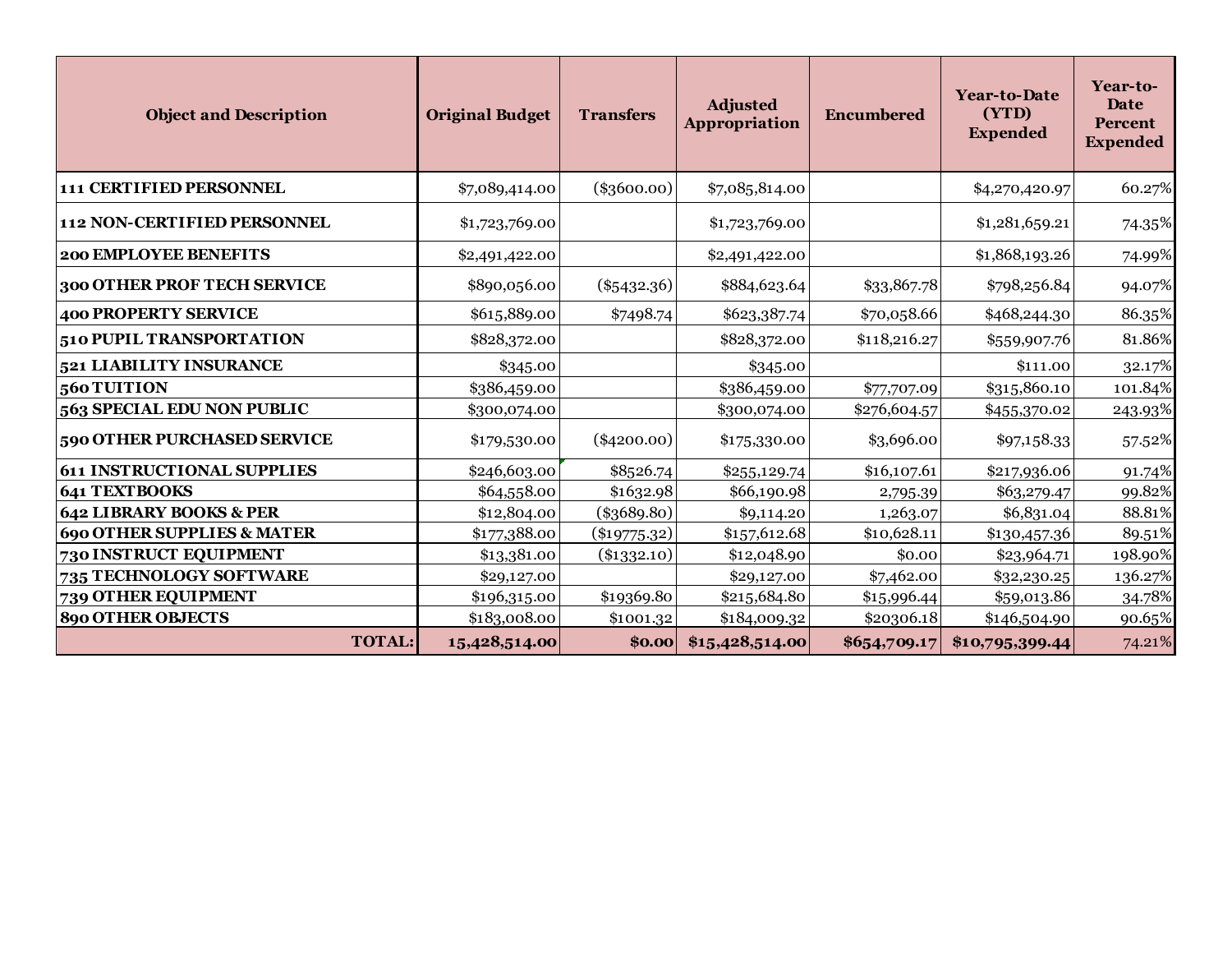#### *2021-2023 Grant Report*

All grant funds on record are shown below. The table below shows all available grant appropriations and expenditures. Unlike the comparison that can be made between the percent, expended and the percent completed of the fiscal year, the percent expended for grants cannot be compared as simply because some of these grant funds were available in the 2020-2021 fiscal year and some will be available through the 2022-2023 fiscal year.

| <b>Grant</b><br><b>Fiscal</b><br><b>Year End</b> | <b>Grant Name/Description</b>          | Original<br><b>Budget</b> | <b>Transfers</b> | <b>Adjusted</b><br><b>Appropriation</b> | <b>Year-to-Date</b><br><b>Expended</b> | <b>Percent</b><br><b>Expended</b> |
|--------------------------------------------------|----------------------------------------|---------------------------|------------------|-----------------------------------------|----------------------------------------|-----------------------------------|
| $22 - Jun$                                       | <b>Competetive School Readiness</b>    | \$3,881.00                | \$0.00           | \$3,881.00                              | \$0.00                                 | 0.00%                             |
| $22 - Jun$                                       | <b>School Readiness</b>                | \$149,940.00              | \$0.00           | \$149,940.00                            | \$111,616.00                           | 74.44%                            |
| $22 - Jun$                                       | Title I                                | \$5,995.02                | \$0.00           | \$5,995.02                              | \$3,540.00                             | 59.05%                            |
| $22 - Jun$                                       | Title IV                               | \$10,000.00               | \$0.00           | \$10,000.00                             | \$0.00                                 | 0.00%                             |
| $22 - Jun$                                       | Title IIA                              | \$9,428.83                | \$0.00           | \$9,428.83                              | \$9,428.83                             | 100.00%                           |
| $22 - Jun$                                       | <b>ESSERII</b>                         | \$72,266.76               | \$0.00           | \$72,266.76                             | \$31,732.00                            | 43.91%                            |
| $22 - Jun$                                       | <b>IDEA</b> Section 611                | \$55,913.79               | \$0.00           | \$55,913.79                             | \$28,387.00                            | 50.77%                            |
| $22 - Jun$                                       | <b>Smart Start Operations</b>          | \$75,000.00               | \$0.00           | \$75,000.00                             | \$46,738.00                            | 62.32%                            |
| $22 - Jun$                                       | <b>Smart Start Recovery Capital</b>    | \$50,000.00               | \$0.00           | \$50,000.00                             | \$5,388.75                             | 10.78%                            |
| $22 - Jun$                                       | <b>Smart Start Recovery Operations</b> | \$75,000.00               | \$0.00           | \$75,000.00                             | \$41,624.00                            | 55.50%                            |
| <b>SUBTOTAL</b>                                  |                                        | \$507,425.40              | \$0.00           | \$507,425.40                            | \$278,454.58                           | 54.88%                            |
| $23 - Jun$                                       | <b>IDEA</b> Section 611                | \$240,083.00              | \$0.00           | \$240,083.00                            | \$137,937.00                           | 57.45%                            |
| $23 - Jun$                                       | <b>ARP ESSER</b>                       | \$709,328.00              | \$0.00           | \$709,328.00                            | \$101,033.00                           | 14.24%                            |
| $23 - Jun$                                       | <b>IDEA</b> Section 619                | \$18,916.00               | \$0.00           | \$18,916.00                             | \$10,219.00                            | 54.02%                            |
| <b>SUBTOTAL</b>                                  |                                        | \$968,327.00              | \$0.00           | \$968,327.00                            | \$249,189.00                           | 25.73%                            |
| <b>GRAND TOTAL</b>                               |                                        | \$1,475,752.40            | \$0.00           | \$1,475,752.40                          | \$527,643.58                           | 35.75%                            |

### *2021-2022 Projection*

*The 2021-2022 budget projection shows \$25,796 deficit. The Employee Benefits line item is showing a deficit because of additional Health Benefit costs. Other Professional Technical Services is showing a surplus because of the inability of Kelly Services to provide*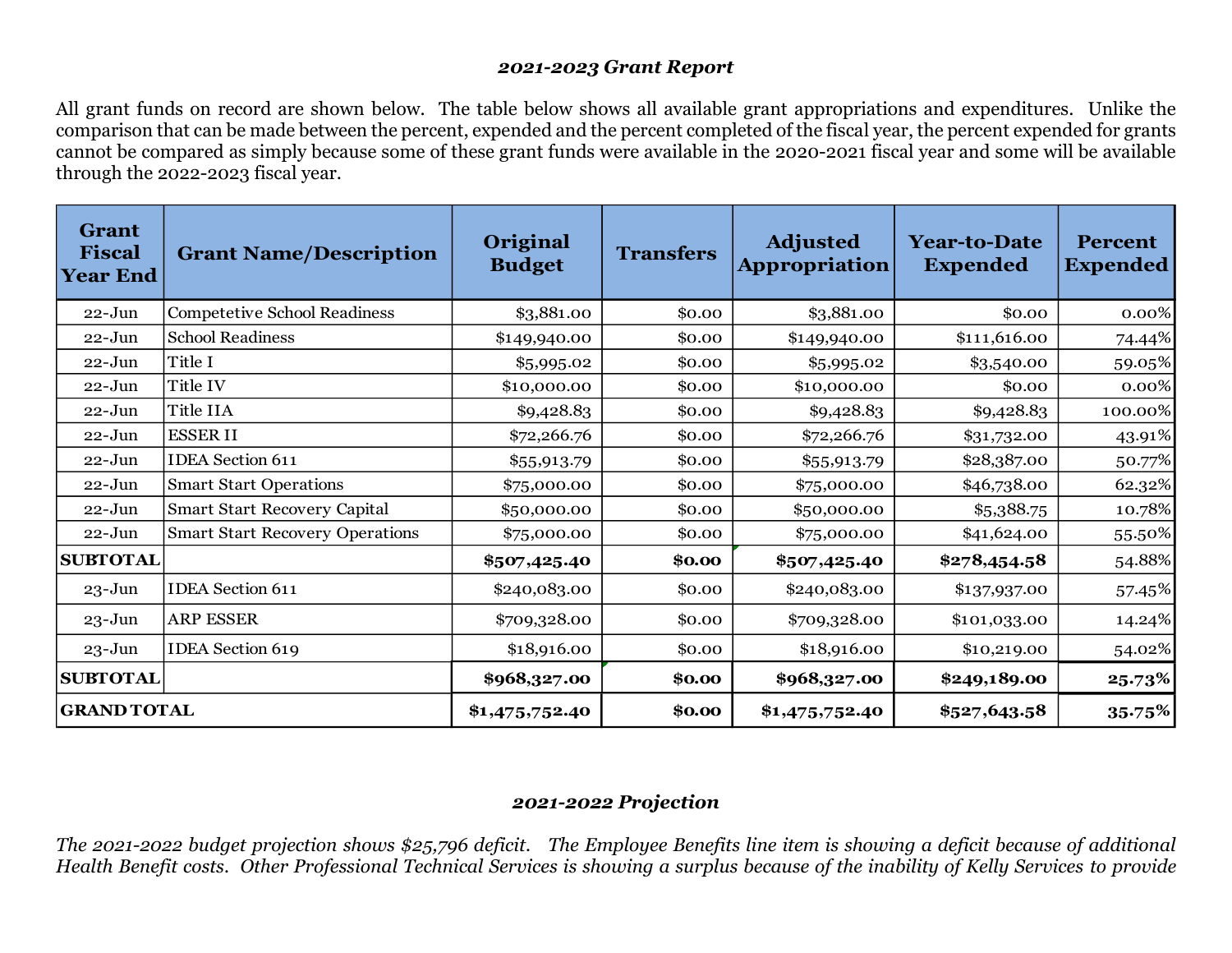*substitute teachers. Special Education Non-Public Tuition is showing a deficit because of more outplacements than was budgeted. The Tuition line item is showing a deficit because of the need to pay tuition costs for expelled students. Property Services is showing a deficit because of additional utility costs caused by the increase use of electricity rates and increase in usage because of COVID.*

| Object | Description                      | Adopted<br><b>Budget</b>     | <b>Transfers</b> |  | Expended to<br>Date |                 | Encumbered |               | <b>Balance</b> |                    | Projection |                | <b>Projected Year-</b><br><b>End Balance</b> |
|--------|----------------------------------|------------------------------|------------------|--|---------------------|-----------------|------------|---------------|----------------|--------------------|------------|----------------|----------------------------------------------|
|        |                                  |                              |                  |  |                     |                 |            |               |                |                    |            |                |                                              |
| 111    | <b>Certified Personnel Wages</b> | 7,089,414<br>-\$             | \$<br>(3,600)    |  | \$                  | 4,270,421       |            |               | \$.            | 2,815,393          |            | 2,837,453      | (33,809)                                     |
| 112    | Non-Certified Personnel Wages    | 1,723,769                    |                  |  | \$                  | 1,281,659       |            |               | £.             | 442.110            | \$         | 440,026        | 2,084                                        |
|        | Subtotal Wages                   | $8,813,183$ \$<br>-\$        | (3,600)          |  | \$                  | $5,552,080$ \$  |            |               | \$             | $3,257,503$ \$     |            | $3,277,479$ \$ | (31, 725)                                    |
|        | 28747                            |                              |                  |  |                     |                 |            |               |                |                    |            |                |                                              |
| 200    | <b>Employee Benefits</b>         | 2,491,422                    |                  |  |                     | 1,868,193       |            |               | \$             | 623,229            | \$         | 649,257        | (26, 028)                                    |
|        | Subtotal Personnel Expense       | $$11,304,605$ \\$            | (3,600)          |  | \$                  | 7,420,273 \$    |            |               | \$             | $3,880,732$ \ \ \$ |            | $3,926,736$ \$ | (57, 753)                                    |
|        |                                  |                              |                  |  |                     |                 |            |               |                |                    |            |                |                                              |
| 300    | Othr Prof Technical Services     | $\mathfrak{S}$<br>890,401 \$ | (5, 432)         |  | \$                  | 798,257         | -\$        | 33,868        |                | 52,844 \$          |            | (66, 952)      | 119,796                                      |
| 400    | <b>Property Services</b>         | 615,889                      | 7,499            |  | \$                  | 468,244         |            | 70,059        |                | 85,084             |            | 146,489        | (61, 405)                                    |
| 510    | <b>Pupil Transportation</b>      | 828,372                      |                  |  | \$                  | 559,908         |            | 118,216       |                | 150,248            |            | 160,116        | (9,868)                                      |
| 560    | Tuition                          | 386,459                      |                  |  |                     | 315,860         |            | 77,707        |                | (7, 108)           | -\$        | 19,800         | (26,908)                                     |
| 563    | Special Ed Non Public Tuition    | 300.074                      |                  |  |                     | 455.370         |            | 276,605       |                | $(431,901)$ \$     |            | (405, 427)     | (26, 474)                                    |
| 5XX    | <b>Other Purchased Services</b>  | 179,530                      | (4,200)          |  |                     | 97,270          |            | 3,696         |                | 74,364             | \$.        | 27,476         | 46,888                                       |
| 6XX    | <b>Supplies</b>                  | 501,353                      | (10,576)         |  |                     | 418,504         |            | 30,794        |                | 41,479             | \$         | 28,825         | 12,654                                       |
| 7XX    | Equipment & Capital              | 238.823                      | 12,388           |  |                     | 115.208         |            | 23.458        |                | 112,545            |            | 134,752        | (22, 207)                                    |
| 8XX    | Dues & Fees & Other Objects      | 183,008                      | 926              |  |                     | 146,505         |            | 20,306        |                | 17,123             |            | 17,642         | (519)                                        |
|        | Subtotal Non-Personnel Expense   | 4,123,909<br>-\$             | \$<br>605        |  | \$                  | $3,375,126$ \$  |            | 654,709       | <b>\$</b>      | $94,679$ \$        |            | 62,722         | 31,957                                       |
|        |                                  |                              |                  |  |                     |                 |            |               |                |                    |            |                |                                              |
|        | TOTAL FY2022                     | $$15,428,514$ \\$            | (2,995)          |  | \$                  | $10,795,399$ \$ |            | $654,709$ \\$ |                | $3,975,410$ \$     |            | $3,989,458$ \$ | (25, 796)                                    |

#### *2021-2022 Transfers*

*Policy 3160 (Business/Non-Instructional Operations-Transfers of Funds Between Categories) states, "The Superintendent, or their designee, may transfer any unexpended or not contracted portion of any appropriation for school purposes to any other line item of such itemized estimate up to a limit of \$5,000 for any one occurrence."* 

*March Transfers: There are no transfer requests for March.*